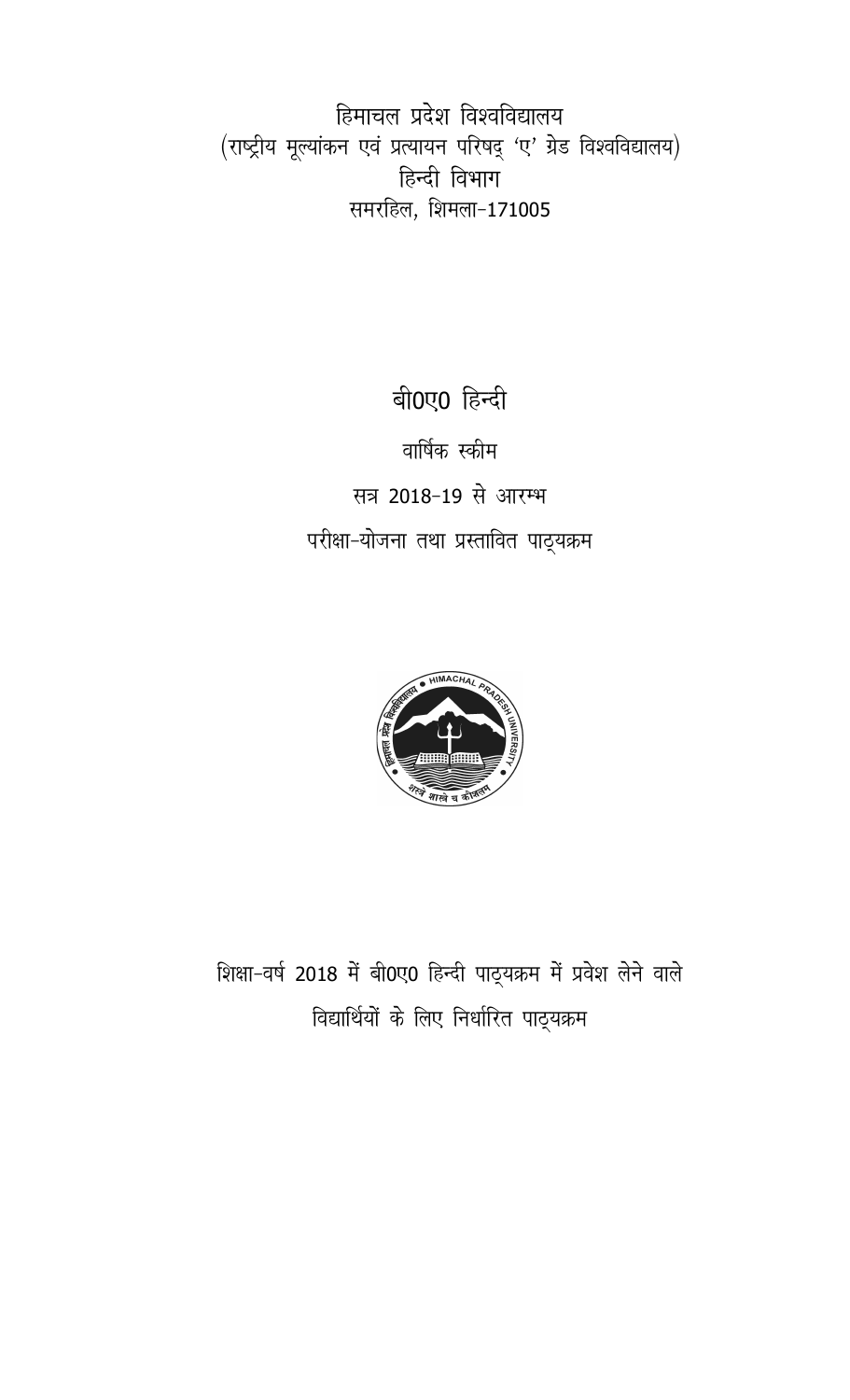## पाठ्यक्रम प्रस्तावना बी0ए0 हिन्दी पाठ्यक्रम

विश्वविद्यालय अनुदान आयोग एवं राष्ट्रीय उच्चतर शिक्षा अभियान के अन्तर्गत अखिल भारतीय स्तर पर शिक्षा के स्तर व गुणवत्ता को ध्यान में रखते हुए पाठ्यक्रम में समरूपता लाने के लिए तथा क्रेडिट स्थानान्तरण को सम्भव बनाने के उद्देश्य से हिमाचल प्रदेश विश्वविद्यालय ने 2018-19 सत्र से स्नातक स्तर पर वार्षिक प्रणाली आरम्भ करने के लिए विश्वविद्यालय अनुदान आयोग की मॉडल पाठ्चर्या के अनुरूप बी0ए0 (हिन्दी) का नवीन पाठ्यक्रम तैयार किया है । मुख्य विषय हिन्दी के प्रश्न पत्रों की सामग्री निर्धारण में ज्ञान तथा शिक्षा के बदलते परिप्रेक्ष्य को ध्यान में रखा गया है। पारम्परिक एवं शास्त्रीय विषयों के साथ-साथ जो विषय आधुनिक पीढ़ी के लिए उपयोगी तथा रोचक हैं, उनका भी समावेश पाठ्यक्रम में किया गया है । वैकल्पिक विषयों जैसे - लोक-साहित्य, भारतीय साहित्य, पत्रकारिता तथा रचनात्मक लेखन से साहित्य के विद्यार्थी में ज्ञान की अभिवृद्धि वैश्वीकरण के संदर्भ में प्रासंगिकता और उपयोगिता सिद्ध करती है । साहित्य के छात्र के समुचित एवं सर्वांगीण विकास को ध्यान में रखते हुए साहित्य की विविधमुखी विधाओं का समायोजन इस पाठ्यक्रम में किया गया है । साहित्येतर विद्यार्थियों के ज्ञानवर्धन एवं भाषायी क्षमता व दक्षता में अभिवृद्धि भी इस पाठ्यक्रम का लक्ष्य है ।

| Sr. | Type of      | Max.  | Internal   | Year<br>End | Teaching<br>per   | Credits |
|-----|--------------|-------|------------|-------------|-------------------|---------|
| No. | Paper        | Marks | Assessment | Examination | weak<br>(each     |         |
|     |              |       |            |             | lecture/tutorials |         |
|     |              |       |            |             | of one hours)     |         |
| 1.  | Core         | 100   | 30         | 70          | 3 Lectures        | 06      |
|     |              |       |            |             |                   |         |
|     |              |       |            |             |                   |         |
| 2.  | Elective     | 100   | 30         | 70          | 3 Lectures        | 06      |
|     |              |       |            |             |                   |         |
|     |              |       |            |             |                   |         |
| 3.  | Ability      | 100   | 30         | 70          | 2 Lectures        | 04      |
|     | Enhancement  |       |            |             |                   |         |
|     |              |       |            |             |                   |         |
| 4.  | <b>Skill</b> | 100   | 30         | 70          | 2 Lectures        | 04      |
|     | Enhancement  |       |            |             |                   |         |

**Distribution of Marks and Teaching Hours**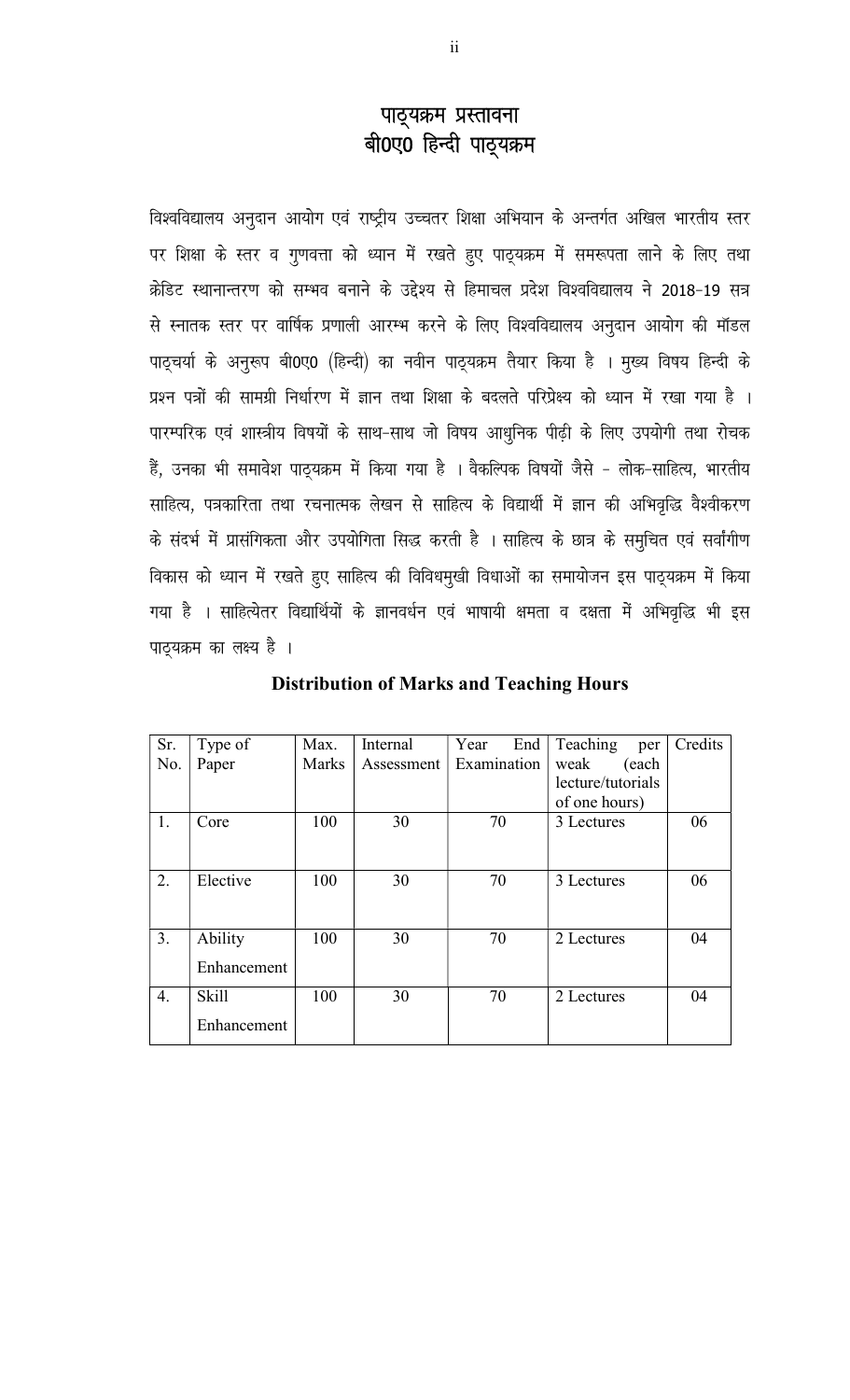Approved in the B.O.S.(U.G.) Annexure-1 of in the subject of Hindi B.O.S.Meeting on dated 26.06.2018

## हिमाचल प्रदेश विश्वविद्यालय  $(\mathrm{v}$ सूरिय मूल्यांकन एवं प्रत्यायन परिषद् 'ए' ग्रेड विश्वविद्यालय $)$ हिन्दी विभाग समरहिल, शिमला-171005

<u>बी0ए0 हिन्दी विषय की प्रस्तावित रूपरेखा</u>  $(2018 - 2019)$ 

## क्रैडिट्स - 132

## <u>प्रथम वर्ष</u>

| Year | Course         | Course                              | Course      | <b>Course Name</b> | <b>Credits</b> | Award            |
|------|----------------|-------------------------------------|-------------|--------------------|----------------|------------------|
|      | Code           |                                     | <b>Type</b> |                    |                | <b>Type</b>      |
|      |                | English - 1                         | Core Course |                    | 06             | 100              |
|      |                |                                     |             |                    |                | $YEE=70$         |
|      |                |                                     |             |                    |                | $IA = 30$        |
|      | <b>HIND101</b> | SKT/                                | Core Course | प्रयोजनमूलक        | 06             | 100              |
|      |                | HINDI-I                             | B.A./B.Com. | हिन्दी             |                | $YEE=70$         |
|      |                |                                     |             |                    |                | $IA = 30$        |
|      | <b>HIND102</b> | $DSC-1A$                            | Core Course | हिंदी साहित्य का   | 06             | 100              |
|      |                |                                     |             | इतिहास             |                | $YEE=70$         |
|      |                |                                     |             |                    |                | $IA = 30$        |
|      | <b>HIND103</b> | $DSC - IB$                          | Core Course | मध्यकालीन हिंदी    | 06             | 100              |
|      |                |                                     |             | कविता              |                | $YEE=70$         |
|      |                |                                     |             |                    |                | $IA = 30$        |
|      |                | $\overline{\text{DSC} - 2\text{A}}$ | Core Course |                    | 06             | 100              |
|      |                |                                     |             |                    |                | $YEE=70$         |
| 1    |                | $\overline{\text{DSC} - 2\text{B}}$ | Core Course |                    | 06             | $IA = 30$<br>100 |
|      |                |                                     |             |                    |                | $YEE=70$         |
|      |                |                                     |             |                    |                | $IA = 30$        |
|      |                | AECC-I                              | Ability     | Environment        | 04             | 100              |
|      |                |                                     | Enhancement | <b>Studies</b>     |                | $YEE=70$         |
|      |                |                                     | Compulsory  |                    |                | $IA = 30$        |
|      |                |                                     | Course      |                    |                |                  |
|      | <b>HIND104</b> | $AECC - 2$                          | Ability     | हिंदी भाषा और      | 04             | 100              |
|      |                | Hindi/Eng./                         | Enhancement |                    |                | $YEE=70$         |
|      |                | Skt(One                             | Compulsory  | संप्रेषण           |                | $IA = 30$        |
|      |                | out of                              | Course      |                    |                |                  |
|      |                | three)                              |             |                    |                |                  |
|      |                | <b>Total</b>                        |             |                    | 44             |                  |
|      |                |                                     |             |                    |                |                  |
|      |                |                                     |             |                    |                |                  |
|      |                |                                     |             |                    |                |                  |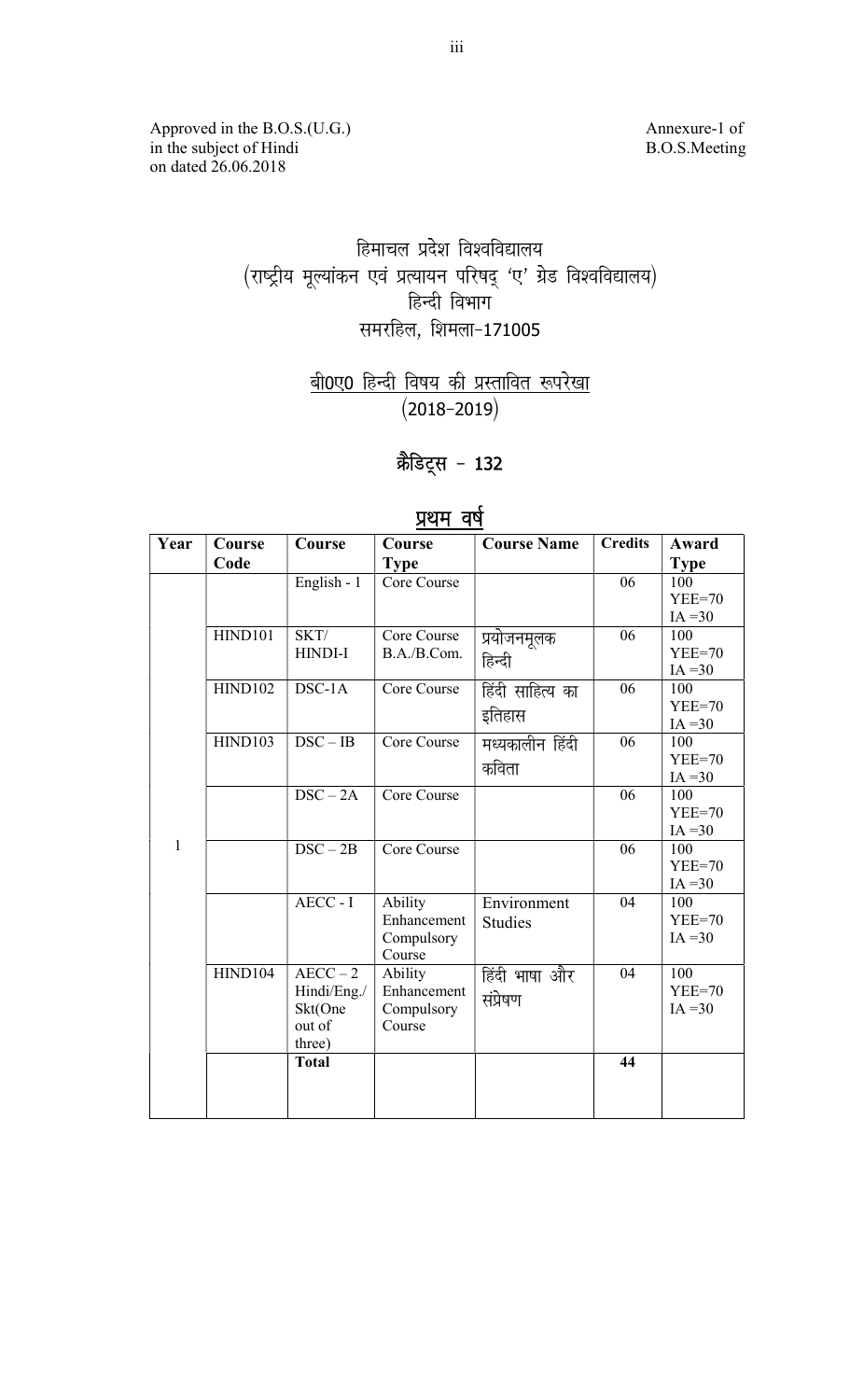| Year           | Course                           | Course                       | Course                                | <b>Course Name</b>                            | <b>Credits</b> | Award                        |
|----------------|----------------------------------|------------------------------|---------------------------------------|-----------------------------------------------|----------------|------------------------------|
|                | Code                             |                              | <b>Type</b>                           |                                               |                | <b>Type</b>                  |
|                |                                  | English - 2                  | Core Course                           |                                               | 06             | 100<br>$YEE=70$<br>$IA = 30$ |
|                | <b>HIND201</b>                   | SKT/<br>HINDI-2              | Core Course<br>B.A./B.Com.            | अनिवार्य हिन्दी<br>'रचना पुंज'                | 06             | 100<br>$YEE=70$<br>$IA = 30$ |
|                | <b>HIND202</b>                   | $DSC - IC$                   | Core Course                           | आधुनिक हिंदी<br>कविता                         | 06             | 100<br>$YEE=70$<br>$IA = 30$ |
| $\overline{2}$ | <b>HIND203</b>                   | $DSC - ID$                   | Core Course                           | हिंदी गद्य साहित्य                            | 06             | 100<br>$YEE=70$<br>$IA = 30$ |
|                |                                  | $\overline{\text{DSC} - 2C}$ | Core Course                           |                                               | 06             | 100<br>$YEE=70$<br>$IA = 30$ |
|                |                                  | $\overline{\text{DSC} - 2D}$ | Core Course                           |                                               | 06             | 100<br>$YEE=70$<br>$IA = 30$ |
|                | <b>HIND204</b><br><b>HIND205</b> | $SEC - I$                    | <b>Skill</b><br>Enhancement<br>Course | कार्यालयी हिन्दी<br>अथवा<br>हिंदी भाषा शिक्षण | 04             | 100<br>$YEE=70$<br>$IA = 30$ |
|                | <b>HIND206</b><br><b>HIND207</b> | $SEC - 2$                    | <b>Skill</b><br>Enhancement<br>Course | अनुवाद विज्ञान<br>अथवा<br>संभाषण कला          | 04             | 100<br>$YEE=70$<br>$IA = 30$ |
|                |                                  | <b>Total</b>                 |                                       |                                               | 44             |                              |

<u>द्वितीय वर्ष</u>